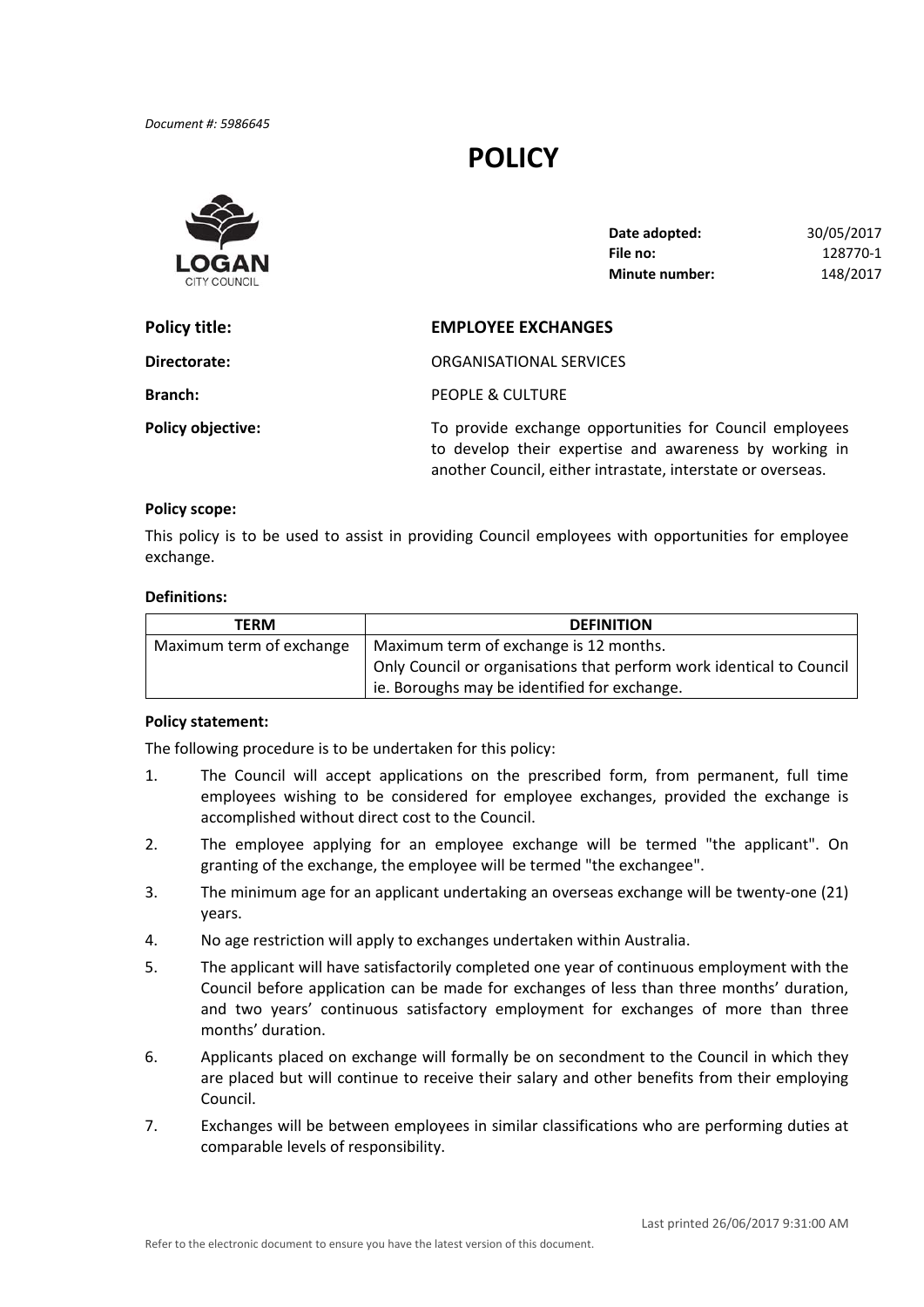- 8. The managers of the host and home Councils will be fully aware of the duties and conditions of employment of the exchange position. Both the applicants concerned and their respective managers shall fully agree that the proposed employee exchange should take place.
- 9. Prospective host Councils will supply duty statements for positions being offered, together with a statement of conditions of employment.
- 10. The manager will endorse the application for an employee exchange and sign approval in principle, subject to satisfactory final arrangements for the two‐way exchange being concluded.
- 11. A local exchange is one that does not require applicants to relocate their place of residence.
- 12. Applicants for local exchanges are liable to meet the costs of travel and out of pocket expenses arising from the exchange. Applicants will not be entitled to any allowance relevant to the location of the host Council such as the allowance under section 12 (Allowances) of the Queensland Local Government Officers Award 2009.
- 13. A distant exchange is one so distant from the applicant's normal place of residence that relocation must take place.
- 14. Applicants for a distant exchange are liable to meet the costs of travel, travel documents, work permit, departure tax, insurance (every kind), accommodation and out of pocket expenses arising from the exchange. Applicants will not be entitled to any allowance relevant to the location of the host Council such as the allowance under section 12 (Allowances) of the Queensland Local Government Officers Award 2009.
- 15. Travelling time to take up or return from a distant exchange appointment will be the subject of negotiation between the Councils concerned and the exchangees.
- 16. Employees, while on an exchange appointment, will continue to accrue leave entitlements and all other benefits from their home Council.
- 17. Recreational leave may be applied for and granted while on exchange, provided such leave has been accrued and the host Council supports the request.
- 18. All leave (recreation, annual, sick, special) will be applied for to the home Council subject to prior approval being obtained from the host Council.
- 19. Applicants will advise prior to the commencement of the exchange, the leave intended to be requested during the period of the exchange.
- 20. The managers, in consultation with the People & Culture branch for each Council will clearly define the arrangements that will apply in relation to weekend or evening work ‐ with particular attention paid to the hours of work, remuneration and the allowances paid for such rosters.
- 21. The exchangee should not suffer any less favourable conditions of employment than at the home Council. Inconsistencies in hours of work etc will be the subject of negotiation between the host and home managers before the exchange is ratified.
- 22. Should a person on exchange resign, or be unable to continue the exchange for its full term, the host Council has the right to cancel the exchange and recall its employee.
- 23. Four weeks' notice of the intention to terminate the exchange before its scheduled completion is required by the host and home Councils. Should an emergency occur which requires the exchangee to cancel the exchange immediately, the host and home Councils have the right to cancel the exchange and recall each employee immediately.